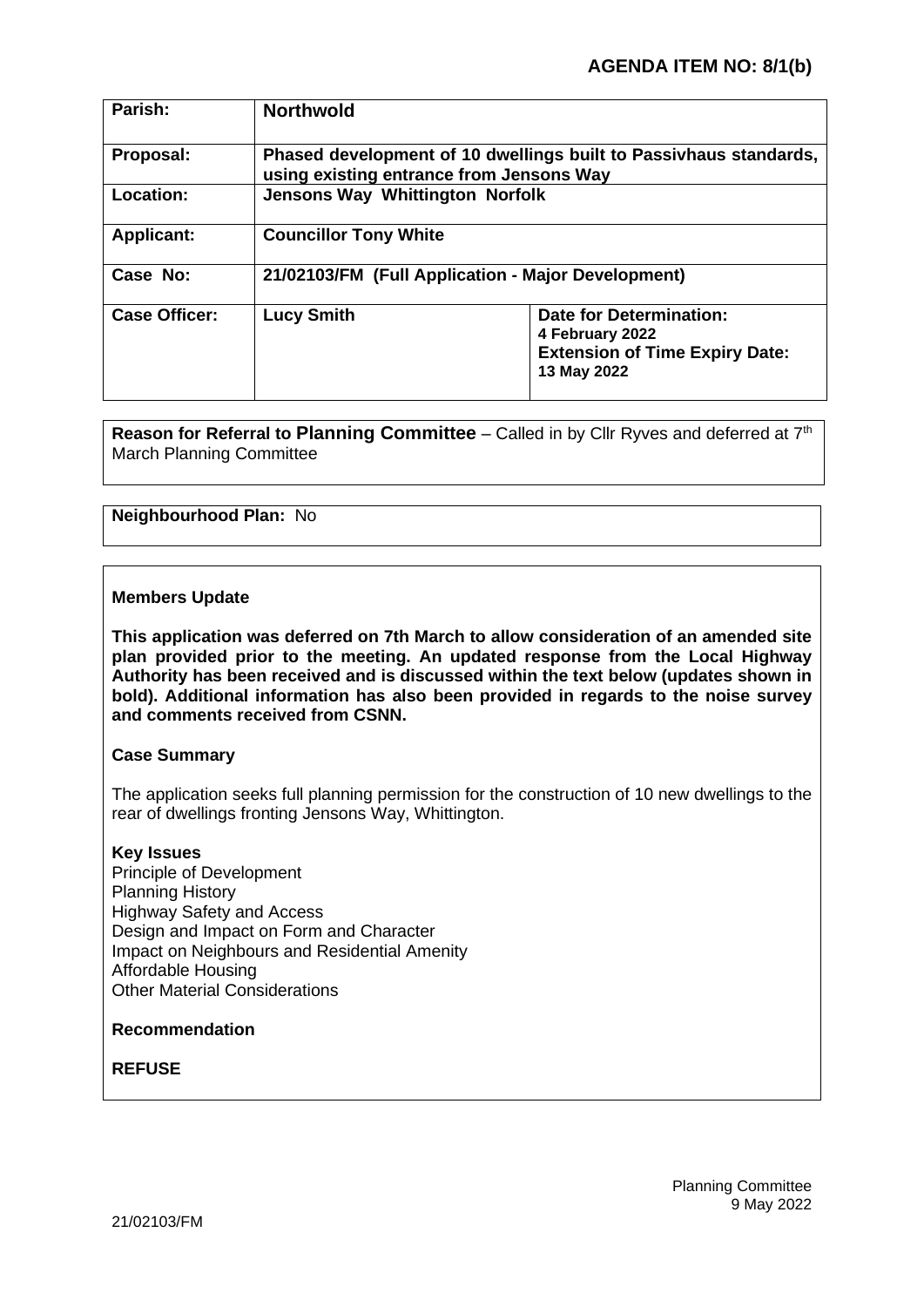# **THE APPLICATION**

The application seeks full planning permission for the construction of 10 new dwellings to the rear of dwellings fronting Jensons Way, Whittington.

The site comprises approximately 0.85ha of agricultural land and stretches from the rear of houses fronting Jenson's Way to the south to the A134 to the North.

An application for a similar scheme was refused under application 21/00460/FM in June 2021.

**This application was deferred at March Planning Committee to allow consideration of amended highways plans. The Agent has also provided a noise assessment in line with CSNN's objections. Updates are set out in bold throughout the Officer's Report**

### **SUPPORTING CASE**

**An in depth statement was received from the Agent as part of Late Correspondence for Planning Committee on 7th March. The points raised are summarised as follows:**

**\*Concern over lack of response on Highway Plans** –*Note: this plan has now been consulted on and is discussed on response below*.

- **The Applicant is willing to assist in the provision of speed mitigation measures on Methwold Road if deemed necessary**
- **Response to CSNN objection** *Note: a Noise Survey has since been submitted and is discussed below*
- **Our central argument is that Passivhaus buildings perform in the top 0.03% of all dwellings, outperforming 99.97% of all other dwellings in England, and is thus an objective display of building quality.**
- **This is not subjective, or an opinion, the proposed houses are demonstrably of exceptional quality, and require expert craftsmanship, materials, and quality control. The officer does not engage with the Passivhaus aspect of the design, or acknowledge the benefits that such a design and quality provides.**
- **The policy argument goes further, drawing on the collective benefit to the borough in terms of energy-use in the housing-stock, and the pursuit of Net Zero by 2035.**
- **These homes, including the 2 affordable units, will allow people to save significant sums on their heating bills, eradicating fuel-poverty in a time of escalating fuel prices and scarcity.**
- **The officer's comments re DM3 suggest a building that consumes only 10% of the energy of a modern, building regulations compliant house is not of exceptional quality.**
- **The officer's comments also suggest increasing the number of super-insulated, fuel-efficient dwellings in the borough's housing stock, is not of benefit to the wider community**
- **The Planning Committee may disagree with these two statements, and consider these dwellings, and their ability to eradicate fuel-poverty, as demonstrating exceptional quality, and providing a benefit to the borough's housing stock, as per DM3**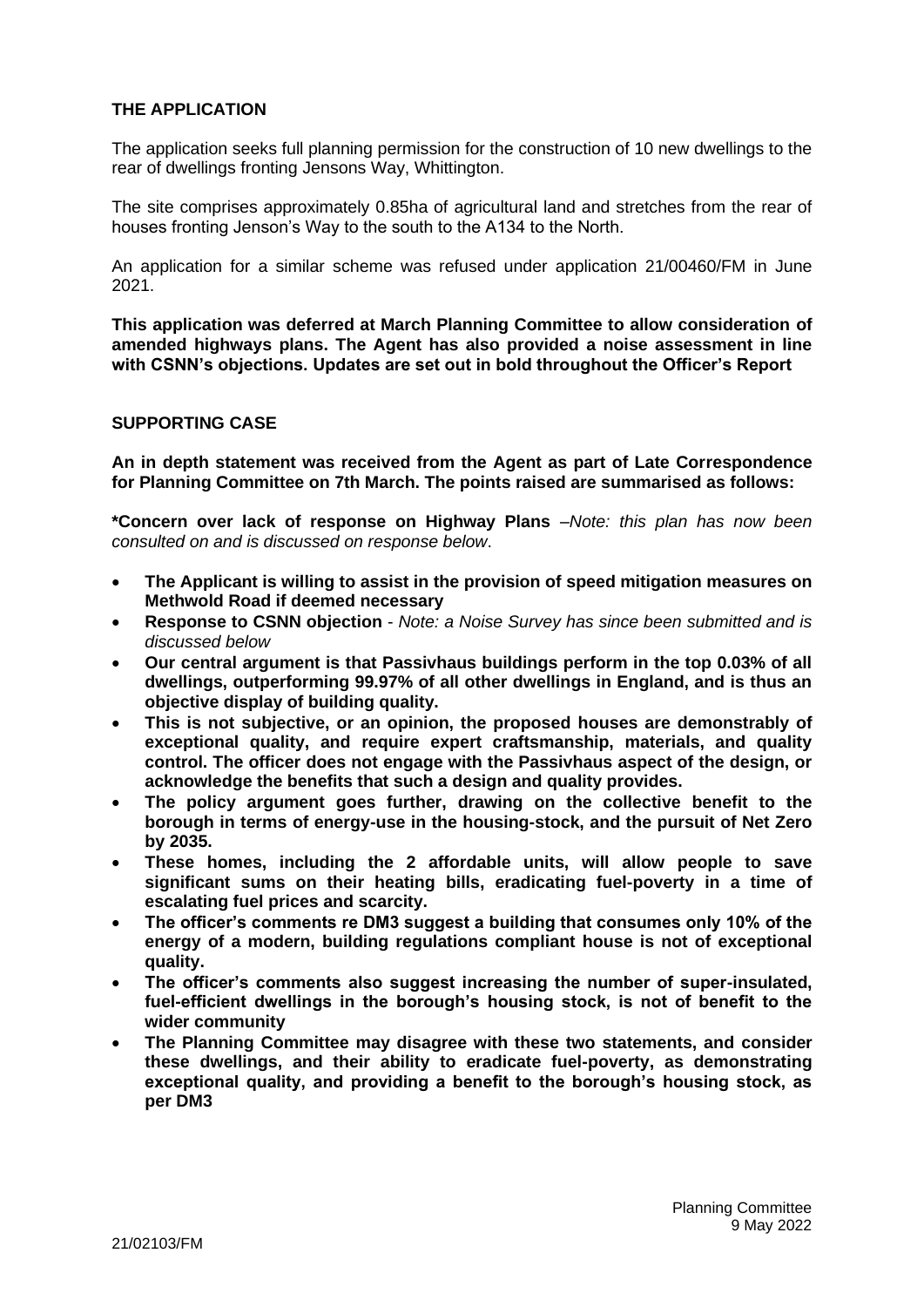# **RELEVANT PLANNING HISTORY:**

21/00460/FM: Application Refused: 28/06/21 - Phased development of 10 dwellings on land on Whittington Hill, using existing entrance and adopted entrance from Methwold Road - Jensons Way - Appeal Withdrawn 03/08/21; DELEGATED DECISION

20/00081/PREAPP: INFORMAL - Likely to refuse: 24/09/20 - PRE-APPLICATION ADVICE (OUTLINE WITH CONSULTATIONS AND A MEETING WITH A PLANNING OFFICER): 10 dwellings - Land Off Methwold Road

16/01159/RM: Application Permitted: 05/10/16 - RESERVED MATTERS: Construction of 5 dwellings including a site access road and all associated site works - Land South of Ashlee Methwold Road - COMMITTEE DECISION

16/00413/O: Application Permitted: 13/06/16 - OUTLINE APPLICATION SOME MATTERS RESERVED: Construction of 5 dwellings including a site access road and all associated siteworks - Land South East of Ashlee - COMMITTEE DECISION

## **RESPONSE TO CONSULTATION:**

**Parish Council: NO OBJECTION** – stating the following comments:

'This application was discussed at our meeting last week and the Parish Council wish to say that they do not object but have made the following comments to be considered:-

The developer to pay for speed reduction on the A134 from the roundabout to the entrance to the estate and there are concerns over what "Social Housing" on the application means – are these to be available for rent or are they classed as affordable housing therefore privately owned.'

**Local Highway Authority: NO OBJECTION** to amended plans, subject to conditions, stating the following comments:

**With reference to previous correspondence and the revised layout shown on drawing 201 Rev D (now Revision E showing noise mitigation measures), in relation to highway matters, I can confirm that the County Council would have no objection subject to imposing appropriate conditions.**

**However, the applicant should be aware that I would seek to have further discussions in due course regarding the positions of the proposed pinch points and inclusion of the 20mph gateway signage. The pinch point currently located adjacent to the turning head should be moved south in front of plot 5, the centreline radius of the bends through the chicane should be 20m and the pinch point at this location removed. The southern most pinch point should be located mid-way between the 20mph gateway and the first bend. You should also be aware that the kerbing across the junction will need to be removed and give way lines / tactile paving will need to be shown on future engineering drawings for the proposed estate road.**

**With regard the visibility splays / footway widening, I note condition 5 of permission 16/00413/NMA\_1 states the access shall be constructed in accordance with drawing 1318/ENG/021 rev E. This drawing clearly states the frontage footway shall be widened to the full extent of the required visibility splays, which are dimensioned on the drawing. Unfortunately the approved planning drawing is different in this respect to the subsequent Highways plan included in the Small Highway Works Agreement and the junction was not constructed in accordance with the drawing referenced in**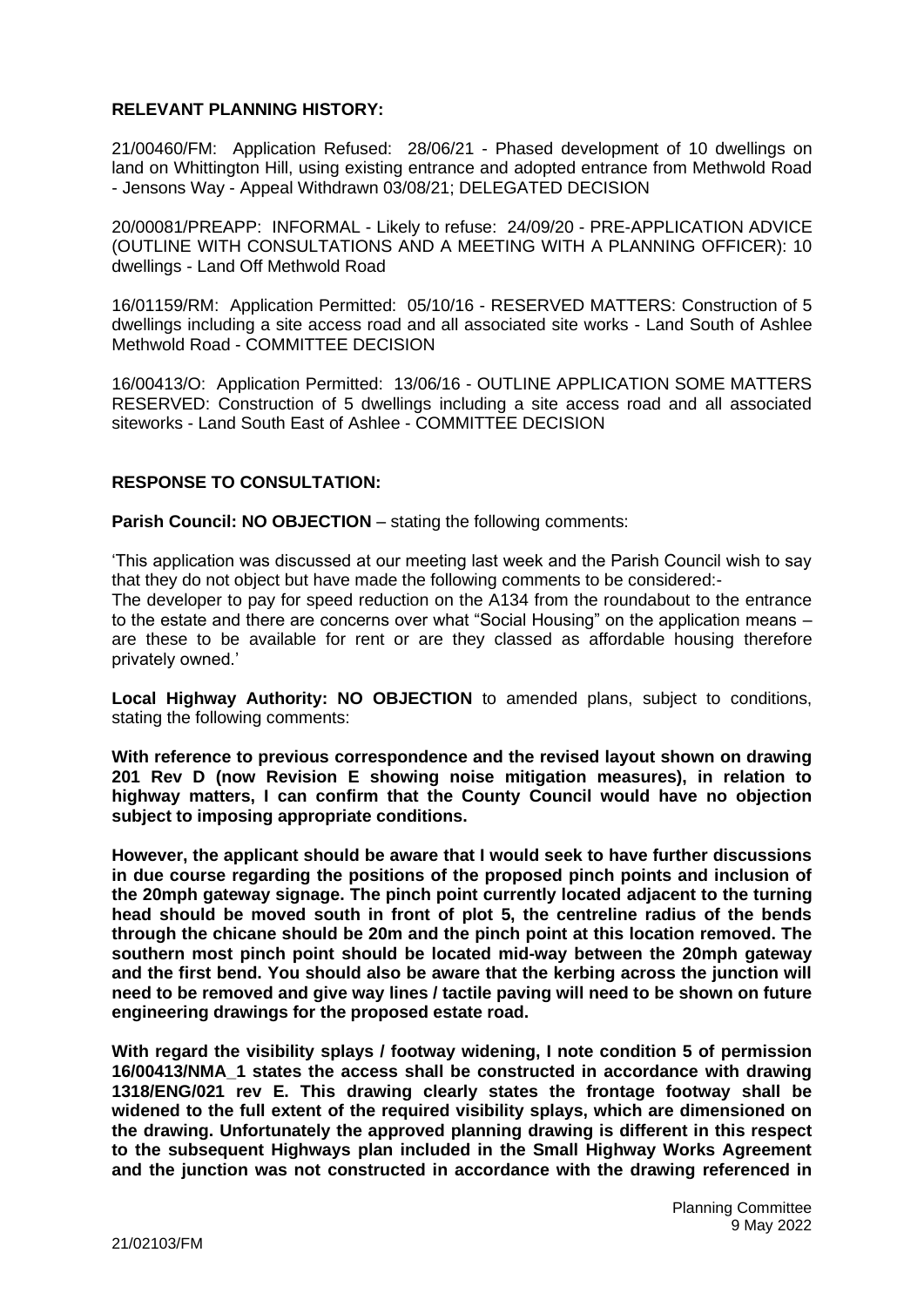**the NMA planning permission. Nonetheless, I would expect the footway to be a minimum of 1.8m and widened to the full extent of the required visibility splays as previously required.**

**Recommended conditions relating to the following:**

- **detailed plans and setting out of roads, footways and foul and surface water drainage**
- **on site parking for contractors during construction**
- **details of offsite highway improvement works to widen footpath to be agreed and implemented prior to occupation**

**CSNN: NO OBJECTION** to amended scheme including submission of noise report. Stating the following comments:

**The report has demonstrated that providing the recommendations over glazing and fencing are followed that the development will be sufficiently protected from road noise from the A134 and other environmental noise.**

**Recommended conditions relating to the imposition of mitigation measures as recommended within the report.**

**Environmental Quality: NO OBJECTION** with regard to Air Quality or Contaminated Land. Conditions are recommended to control additional details of proposed Electrical Vehicle charging provisions, Construction Environmental Management Plan (CEMP) in relation to Construction Dust, and Unexpected Contamination.

#### **Environment Agency NO COMMENT**

**Housing Officer – NO OBJECTION** - A Section 106 agreement would be required to ensure onsite provision of Affordable Housing.

**Historic Environment Service: NO OBJECTION** in principle, recommended archaeological investigation conditions with the following comments:

'Although little is known about the archaeological remains in the area of the proposed development site, it does lie close to the edge of the fen, an area rich in resources and densely settled from the prehistoric to the medieval periods. There are a few finds of Prehistoric and especially Roman material in the locality. Consequently there is potential that heritage assets with archaeological interest (buried archaeological remains) will be present at the site and that their significance will be affected by the proposed development.

Consequently we request that the results of an archaeological evaluation are submitted in support of any planning application in accordance with National Planning Policy Framework. Ministry of Housing, Communities and Local Government (2021). para. 194. In this instance that is primarily because the development will be phased and the archaeological investigations really need to be completed for the whole development area at the same time. That would also reduce the mitigation costs for the developer.

In this case the archaeological evaluation should commence with trial trenching. A brief for this is available from Norfolk County Council Historic Environment Service. Please note that we now charge for our services. Subject to the results of this evaluation, archaeological conditions may be required.'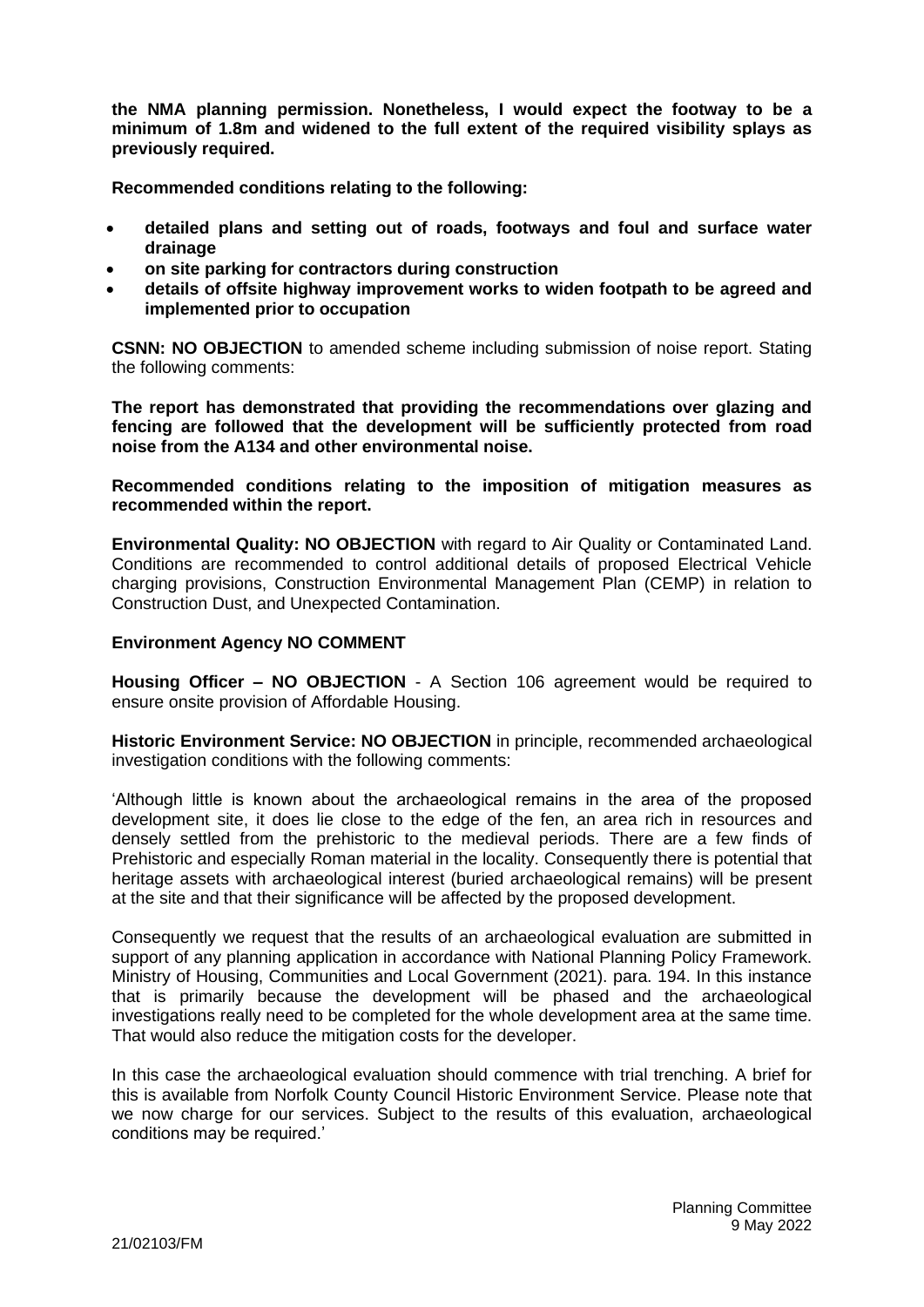*Note: Following re-consultation as a result of lack of archaeological investigation, the Historic Environment Service stated the following:*

'Archaeological mitigation can be secured by condition, it just reduces the applicant's options if significant remains are encountered.

If planning permission is granted, we therefore ask that this be subject to a programme of archaeological mitigatory work in accordance with National Planning Policy Framework. Ministry of Housing, Communities and Local Government (2021). para. 205.'

**NORFOLK FIRE & RESCUE SERVICE** NO OBJECTION, the proposal should meet the necessary Building Regs requirements and a condition is recommended to ensure the provision of at least one fire hydrant.

**CPRE Norfolk** OBJECTION - based on the principle of development, sustainable development and the impact on the countryside

# **REPRESENTATIONS:**

**TWENTY ONE** letters of **OBJECTION**, the comments summarised as follows:

- No change from previous application
- Overlooking and loss of privacy as a result of position of windows
- Highway safety and impact of increasing traffic from Jensons Way
- No need for additional houses in the village
- Access to services schools and doctors surgeries at full capacity
- Loss of outlook and loss of agricultural fields
- Inconsistent details on existing access point compared to width shown on plan and impact on highway safety
- Impact on wildlife
- Jensons Way is unadopted and owned by the residents, the access and roadway could therefore lead to a loss of property values
- Maintenance of Jensons Way is currently controlled by existing occupants and future occupants would change liability
- Loss of light to houses in Jensons Way
- Noise and disturbance (including light pollution) of houses in Jenson's Way as a result of increased use of proposed access
- Query over leisure area stated to be previously approved and not built out
- Impact of lack of main sewerage and impact of access of larger vehicles to empty septic tanks etc.
- Proximity of housing to pig farm and charcoal factory and the potential impact on these existing businesses
- Potential for future development as a result of spur road into blue land
- **SAM data provided by third party representation which indicates the proportion of vehicles speeding along the B1112, raising concern over highway safety associated with the development. The table provides a breakdown of 42 speeding offences along the B1112 since January 2021.**
- **No agreement or modelling of highway layout shown in relation to proposed traffic calming measures.**
- **No further development should take place in blue land**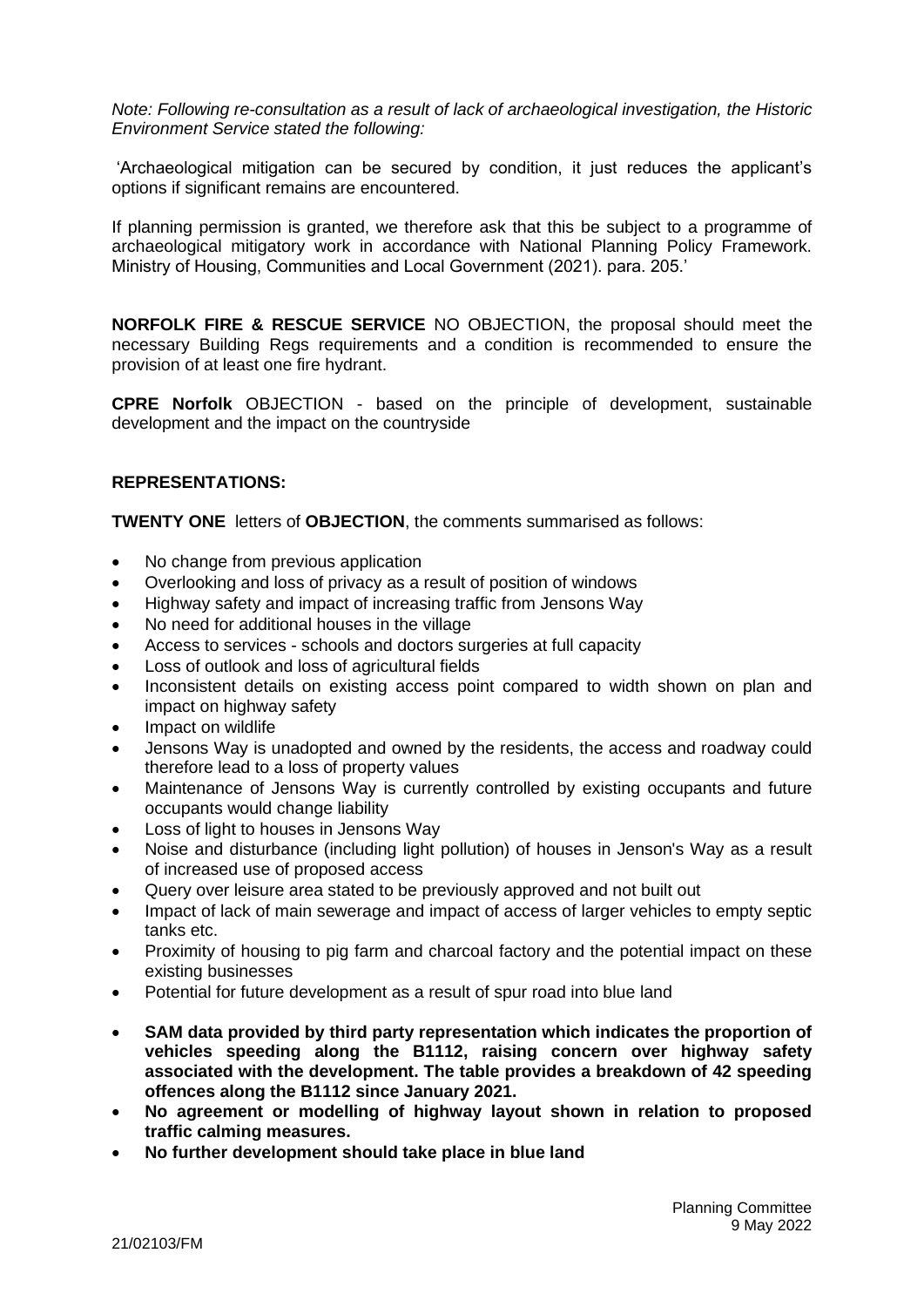- **Lack of green space and open land for recreation, this could be provided in blue land for benefit of community**
- **Loss of privacy and overlooking from windows on side elevations and cost of implanting privacy measures to overcome this impact**

**THREE** letters of **SUPPORT**, the comments summarised as follows:

- In keeping with houses in the wider vicinity
- Houses will support local businesses

**Cllr Ryves: Comments received summarised as follows:**

**Cllr Ryves provided comments raising concern over the incidence of excess road speeds along the B1112 and the potential impact of additional dwellings along this route.** 

**Figures from 2021 show 43% of vehicles travelled at the legal limit, 56.5% from 40- 70mph. 2 vehicles were travelling at 90-95mph. This is indicative of the ineffectiveness of the speed controls introduced in 2020.**

**Cllr Ryves disagrees with the statement from the agent relating to the 'demonstrable benefit' and speed reduction at the entrance of the site as a result of the tightening of the entrance point.**

### **LDF CORE STRATEGY POLICIES**

- **CS01** Spatial Strategy
- **CS02** The Settlement Hierarchy
- **CS06**  Development in Rural Areas
- **CS08** Sustainable Development
- **CS11** Transport

### **SITE ALLOCATIONS AND DEVELOPMENT MANAGEMENT POLICIES PLAN 2016**

- **DM1** Presumption in Favour of Sustainable Development
- **DM2**  Development Boundaries
- **DM3**  Development in the Smaller Villages and Hamlets
- **DM9** Community Facilities
- **DM15** Environment, Design and Amenity

#### **NATIONAL GUIDANCE**

National Planning Policy Framework (NPPF) Planning Practice Guidance (PPG) National Design Guide 2019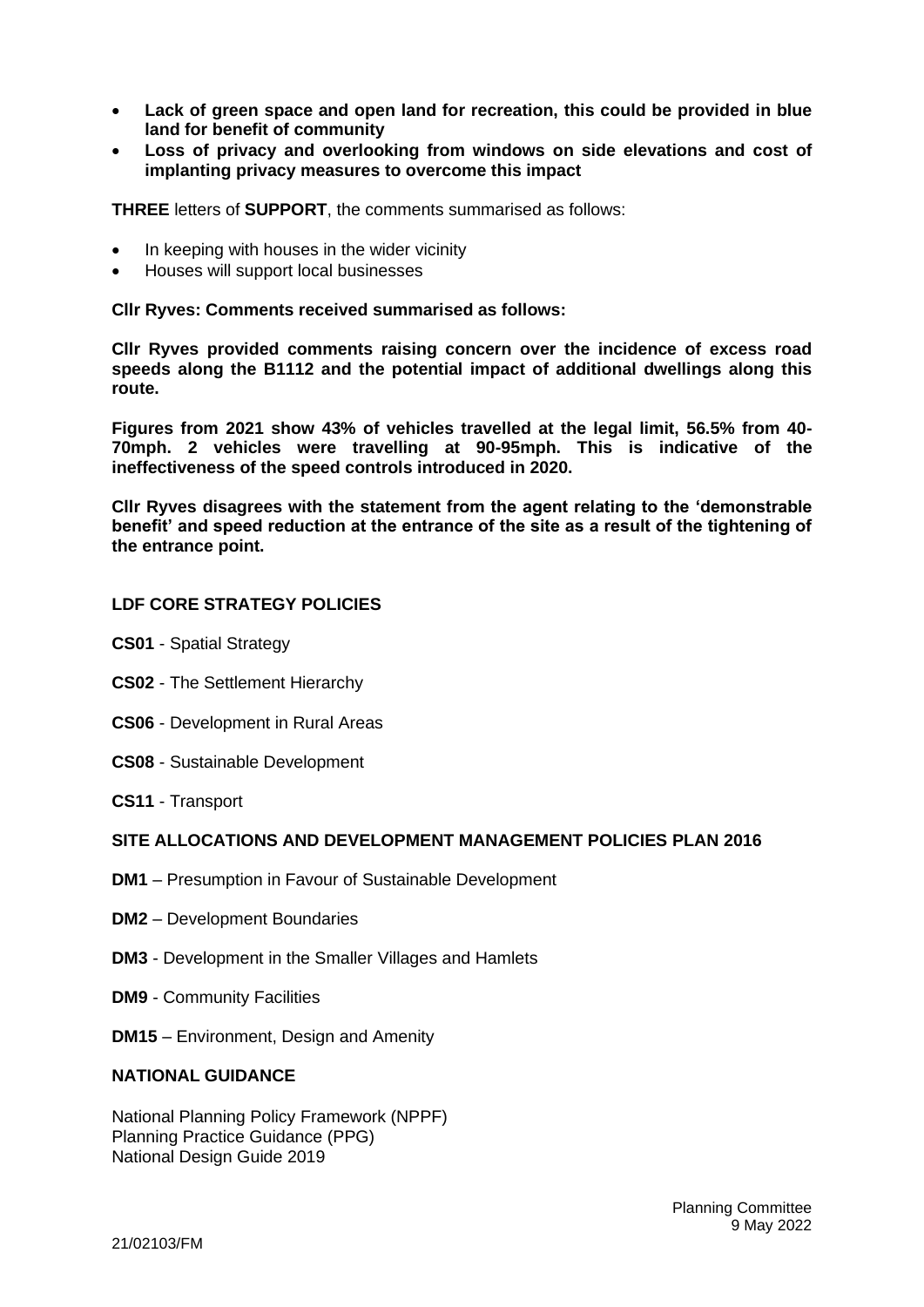# **PLANNING CONSIDERATIONS**

The key issues in this case are:

Planning History Principle of Development Highway Safety and Access Design and Impact on Form and Character Impact on Neighbours and Residential Amenity Affordable Housing Other Material Considerations

## **Planning History**

Application 21/00460/FM was refused under delegated powers in June 2021. The application proposed a similar scheme of 10 new dwellings in a similar layout on site. The reasons for refusal were as follows:

- 1 The application site is located on the outskirts of Whittington which is categorised as a Smaller Village and Hamlet in CS02 of the Core Strategy (2011) and the entire settlement is therefore subject to countryside protection policies. By reason of the site's location, to the rear of frontage dwellings and therefore not meeting the definition of a small gap in an otherwise continuously built up frontage, the proposal fails to comply with Policy DM3 of the SADMPP (2016). No additional justification has been provided and the application therefore comprises urban encroachment into an area of land defined as countryside and would be considered contrary to Paragraph 78 of the NPPF (2019), Policies CS06 and CS08 of the Core Strategy (2011) and Policies DM2 and DM3 of the Site Allocations and Development Management Policies Plan (2016) which seek to protect areas in the open countryside from unjustified development.
- 2 Plots 9 & 10 are positioned with side elevations facing the A134 and with acoustic fencing spanning the length of the boundary with this principal route. This lack of active frontage, combined with the visual impact of substantial fencing along a key route, is considered to be contrary to the form and character of the street scene and will have an adverse urbanising impact on the countryside which would be harmful to character and appearance of the area and is considered contrary to the NPPF (2019), Core Strategy Policies CS01, CS02, CS06 and CS08 and SADMPP Policies DM1, DM2 and DM3 which support sustainable patterns of development and protect the character of an area
- 3 Insufficient detail has been provided to demonstrate that the site complies with the standards required by the Local Highway Authority and the site therefore cannot demonstrate a safe access or turning area for service or emergency vehicles. The application is therefore considered contrary to Paragraphs 108 & 110 of the NPPF (2019), Policies CS08 and CS11 of the Core Strategy (2011) and Policy DM15 and DM17 of the Site Allocations and Development Management Policies Plan (2016

The current scheme seeks to address those reasons for refusal.

#### **Principle of Development**

The proposal is for the construction of 10 No. dwellings on a site in Whittington. The application site is proposed to be accessed via the B112 to the south, with the rear of the site (north) directly adjacent to the A134.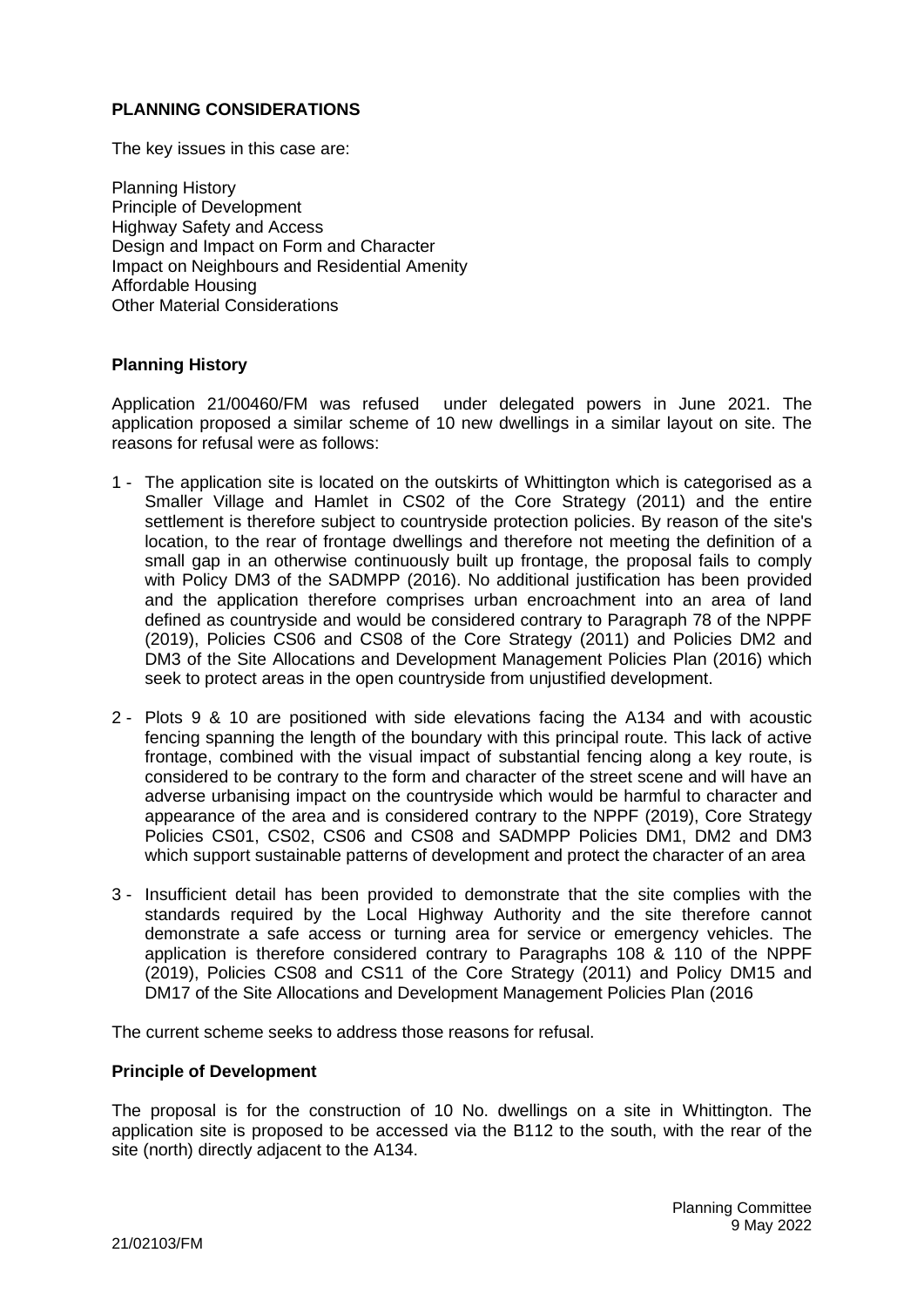Whittington is categorised as a Smaller Village and Hamlet in the settlement hierarchy of Policy CS02 of the Core Strategy (2011) and as a result the entire settlement is considered to be within the wider countryside for the purposes of planning policy.

Policy DM3 of the Site Allocations and Development Management Policies Plan (2016) supports the construction of new dwellings in Smaller Villages and Hamlets where the development comprises the sensitive infilling of small gaps in an otherwise continuously built-up frontage, where the development is appropriate in scale and character of the group of buildings and its surroundings, and where it does not fill a gap which provides a positive contribution to the street scene.

The application site comprises part of a wider agricultural field located to the rear of a row of 5 new dwellings fronting the B1112. Whilst there is residential development further to the west of the site and an industrial unit further to the east, the application site would not be considered to comprise either a small gap or a continuously built up frontage for the purposes of Policy DM3. The principle of residential development on site is therefore not acceptable.

In the interests of sustainability, the SADMPP and specifically Policy DM3 restricts development in Smaller Villages and Hamlets to very modest housing growth in the form of infill development discussed above. This is in the interests of sustainability and to ensure that the majority of growth in rural areas is located where it can benefit from and support rural services and facilities. In this instance, Whittington has very limited services and facilities and the proposed dwellings are therefore not considered to be in a sustainable location for the purposes of planning policy or paragraph 79 of the NPPF (2021). Whilst the Agent has put forward 'PassivHaus' principles and innovative design as additional justification for the dwellings, the development is not considered to be innovative or of exceptional quality and therefore the conflict with the Local Plan and the National Planning Policy Framework remains. The sustainability credentials of passivHaus' are not sufficient to justify the development of a greenfield site in this location which is fundamentally contrary to the Local Plan.

The applicant suggests that as the proposal site is within the parish of Northwold and Whittington, that the subject site should be considered as 'adjacent to' Northwold for the purposes of Para 79 of the NPPF (2021) in regards to the future occupants being able to make use of the facilities in Northwold. The application site, which is its own settlement as per the settlement hierarchy in CS02, is in excess of 3km from the outskirts of Northwold (A Joint KRSC) and cannot reasonably be considered adjacent to this settlement or the services it provides.

No additional justification has been provided to overcome the principle policy objections above. No information suggests that the dwellings would meet an identified local need for the purposes of para 78 of the NPPF (2021).

The Borough Council can currently demonstrate a housing land supply of 7.96 years and proposals should therefore be considered against the policies of the current local plan. The construction of 10 dwellings in this position comprises an un-sustainable form of development in the countryside which is contrary to both the NPPF (2021) and policies Cs01, Cs02, Cs06, Cs08 of the Core Strategy (2011) and Policies DM2 and DM3 of the SADMPP (2016).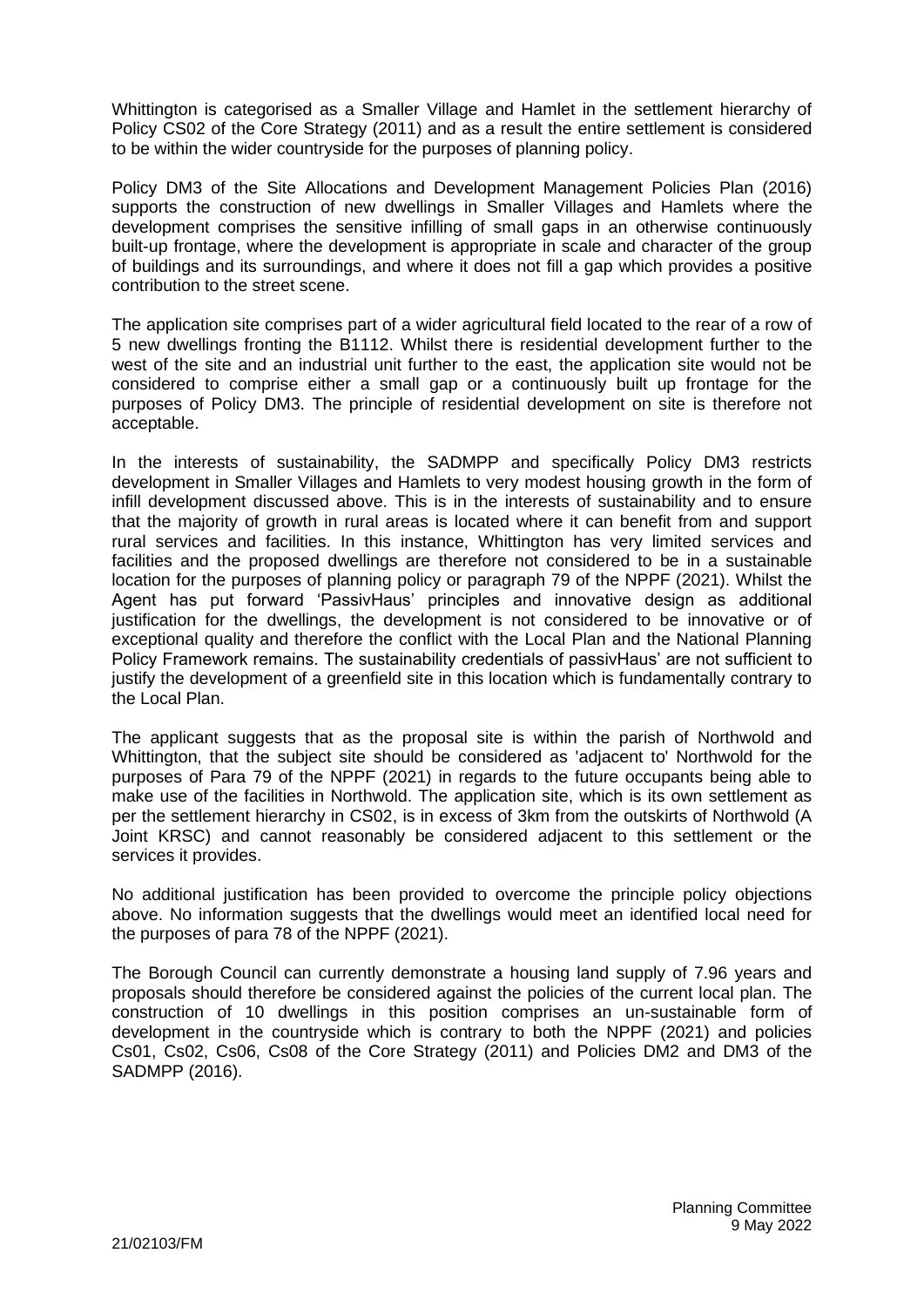### **Highway Safety and Access**

**The Local Highway Authority previously submitted a holding objection due to a lack of detail and concerns of the drawing of the proposed site access and layout plans. Discussions between the Agent and the Local Highway Authority since the deferral of the application have resulted in an amended plan being submitted, to which the Local Highway Authority raise no objection in principle, subject to further discussions relating to details works relating to the location of the pinch points. Kerbing across the junction will need to be removed and give way lines / tactile paving will need to be shown on future engineering drawings for the proposed estate road. This allows the removal of Reason 3 for the previous application and also Reason 3 noted within the report for March Planning Committee.**

**With reference to proposed visibility splays, the footways at the front of the site are required to be extended and widened to the full extent of the visibility splays, as previously required under ref 16/00413/NMA\_1. This allows easier control of visibility splays in perpetuity. The Local Highway Authority recommended that conditions relating to the submission of detailed plans and construction timings are appended to any approval.**

**Third party representations provided traffic and speed data along the B1112, stating concern over the average speed of vehicles and the impact of the development on overall highway safety. These comments are noted and have been passed to the Local Highway Authority for comment. However, the amendments to the proposed access points are considered to meet the required standards for visibility splays based on the methodology outlined in the Design Manual for Roads and Bridges and Manual for Streets that are both produced by the Department of Transport.** 

**Overall, subject to the conditions requested by the Local Highway Authority, the application can demonstrate highway layouts in accordance with the relevant standards. Members should consider the concerns raised by neighbouring dwellings in relation to the speed of traffic along this road and the potential impact of the increased use of the junction. However, the Local Highway Authority does not object on highway safety grounds as the application provides a safe access and is therefore considered to comply with the NPPF (2021) and Policies CS08, CS11 and DM15 of the development plan.** 

#### **Design and Impact on Form and Character**

The proposed dwellings are set around a central access road with an existing access between two dwellings to the south of the site.

The proposed dwellings are large two storey units with a mix of both 3 bedroom semidetached pairs and detached four bedroom dwellings, each with single garages to the side of the plots. Each dwelling has soldier course detailing and a central porch projection.

The application site is on the outskirts of Whittington which has an overall rural character and comprises a range of houses of various scales and types. An existing cul-de-sac to the west of the site comprises a large group of semi-detached dwellings which are equally spaced around a central access road. The remainder of Whittington is mixed frontage development, with the majority of dwellings in the vicinity fronting main roads and with limited instances of any development in depth.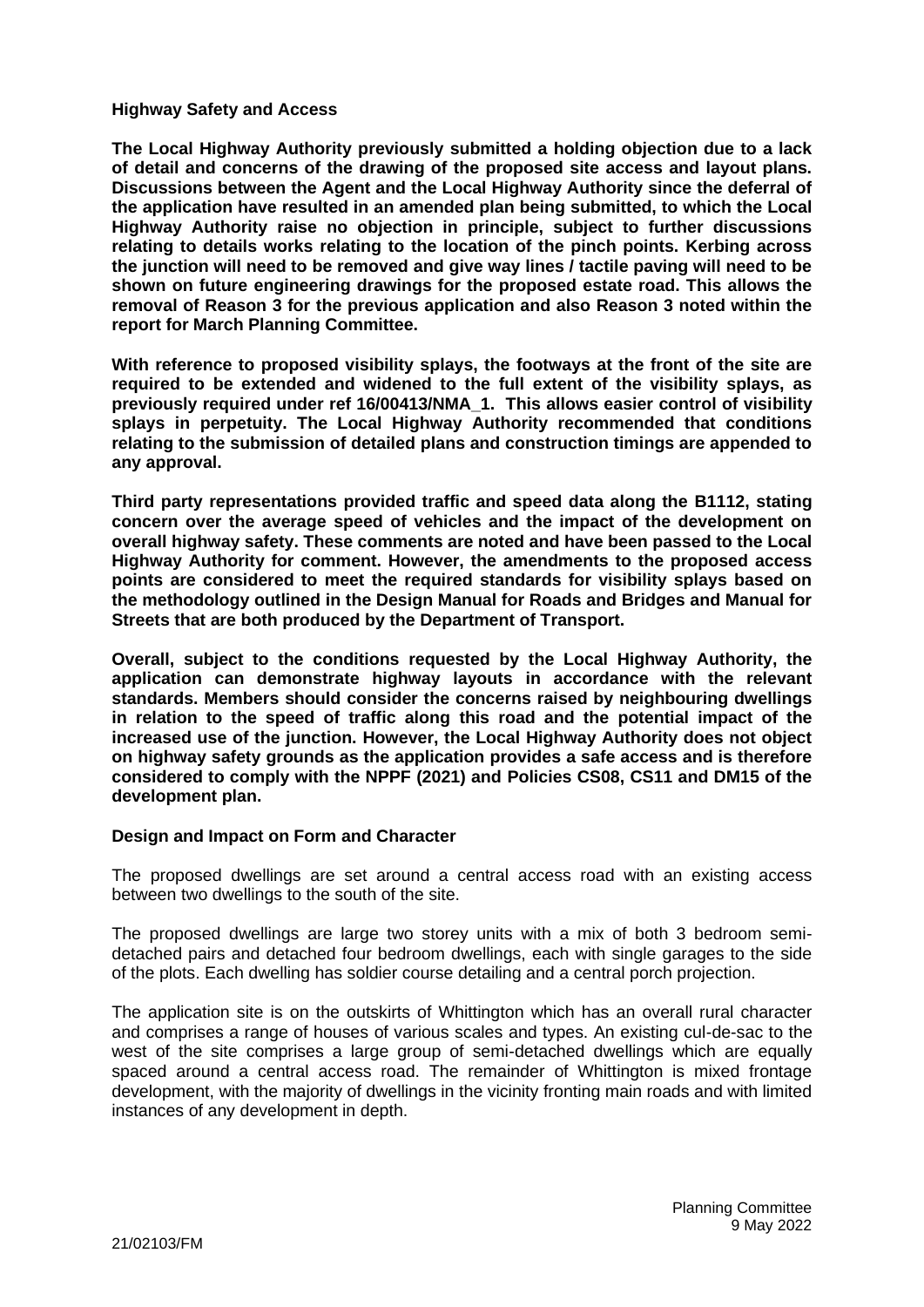As a housing development on the outskirts of a smaller village and hamlet, the proposal site is visible on approach from the east/south east and the extent of development in depth will be apparent across fields as viewed from the A134.

In regards to the visual appearance from the A134, whilst there is residential development further to the west and to the north of the site, the existing residential development around Normans Drive is the last in a row of frontage dwellings on this side of the A134. The open character of the application site and the land either side provide a clear change in character when travelling away from the village and provide a gap between the village and the nearby industrial charcoal unit.

**Alongside amended plans submitted to address the highway concerns, amendments were also made to site boundaries in line with the comments from CSNN to add fencing to the north portion of the site. A band of trees has also been added to proposed plans between the site and the A134 (on the outside of the acoustic fence) to address concerns around the visual impact of the proposal. Full details of the landscape area would need to be provided via condition.**

**Whilst the band of trees/planting proposed along the north edge of the site would soften the appearance from the immediate north of the site, the extent of planting provided is not considered likely to provide such a significant benefit to the visual appearance of the site to negate the remaining concerns and the urbanising impact discussed above.** 

**Whilst boundary treatments could be partially screened by trees and/or hedgerows, the close boarded fencing around the full extent of the site required by the noise report would be highly visible on approach along the A134 from either direction. When combined with the extent and scale of housing proposed in this rural location, the proposal would have an adverse impact on the intrinsic character of the countryside which would ultimately be harmful to the character and appearance of the area. The application is therefore considered contrary to the NPPF (2021), Core Strategy Policies CS01, CS02, CS06 and CS08 and SADMPP Policies DM1, DM2 and DM3 which support sustainable patterns of development and protect the character of an area.**

## **Impact on Neighbours and Residential Amenity**

In regards to overlooking and loss of privacy, windows on the first floor side elevations of the semi-detached units serve bedrooms. The position of Plot 1 will therefore allow a viewpoint from the first-floor bedroom towards the rear elevations and private amenity space of the existing dwellings to the south of the site. Whilst this is noted, the proposed dwelling is in excess of 35m north of the rear elevation of the dwellings fronting the B1112. The proposed bedroom window is therefore considered unlikely to lead to such a significant adverse impact as to warrant refusal of the application on this basis.

Remaining bedroom windows in the side elevations of plots 2, 7 & 8 will look towards the blank gable ends of the adjoining plots and are considered unlikely to lead to any significant loss of privacy for the proposed dwellings.

However, if unmitigated, the layout of the proposed development is considered likely to lead to adverse impacts in relation to noise and disturbance from the A134, specifically on Plots 9&10 but potentially also on the outdoor amenity space of the remaining plots.

Plots 9 & 10 are located with rear elevations and therefore rear private amenity space adjacent to the A134m, **screened by supplemental planting and acoustic fencing. Plot**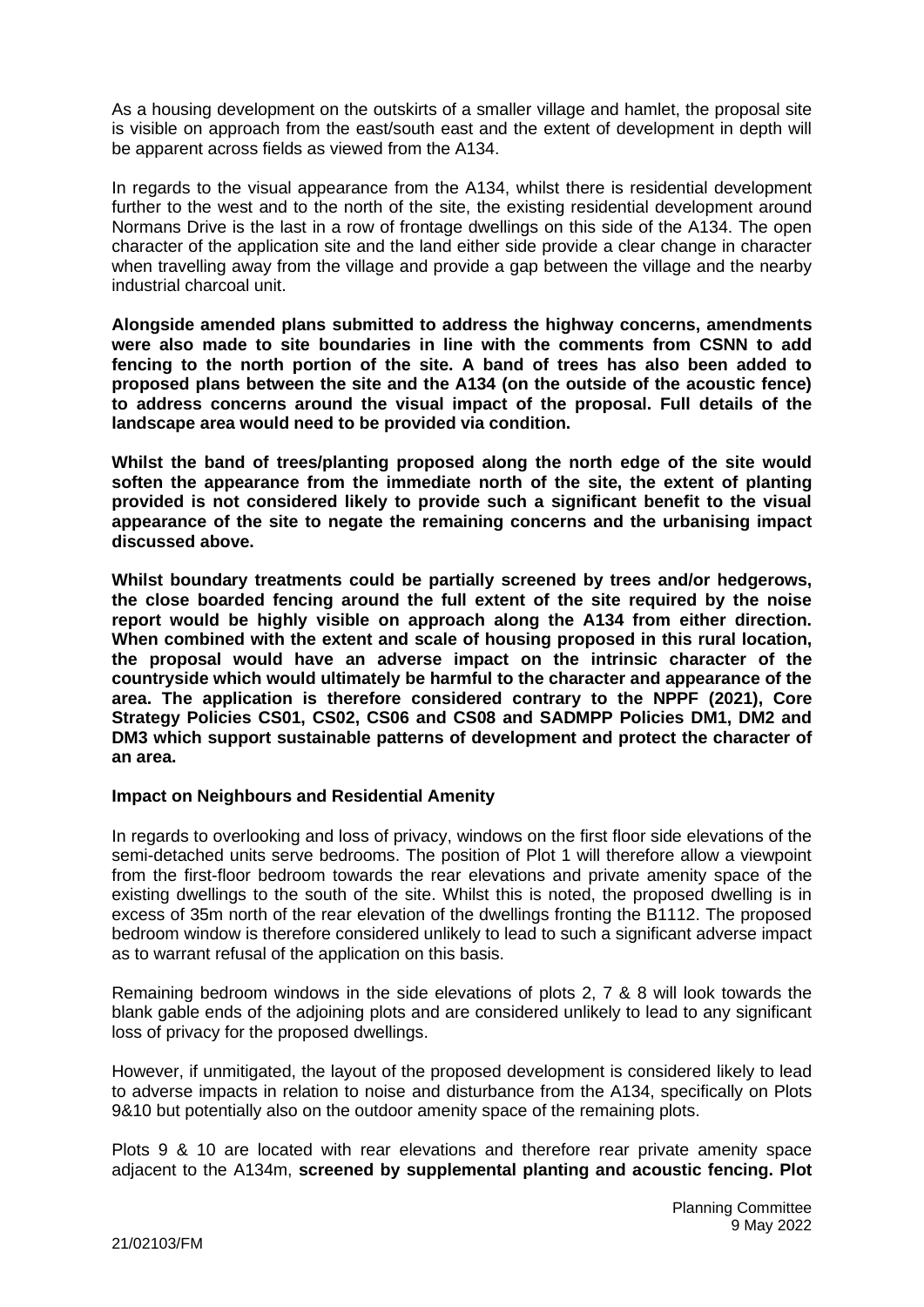**10 is** approximately 150m from the change in speed limit from 60 to 40mph. The distance from Plot 9 to the edge of this key strategic route measures less than 10m.

**A Noise Survey has been submitted which outlines measures to be put in place to limit the impact of the adjacent highway on the amenity of the closest units.**

**Both plots 9 & 10 have two bedroom windows at first floor and open plan Kitchen/Dining rooms facing directly towards this adjacent highway which carries significant levels of traffic and therefore has the potential to lead to adverse impacts and noise and disturbance on these habitable rooms and the outdoor private amenity space. Whilst the sound insulation and triple glazing associated with the proposed 'passiveHaus' credentials are noted, this will have no impact on the outdoor private amenity space which also needs to be considered.**

**In line with the submitted noise report, the Agent has submitted amended plans proposing acoustic fencing along the north boundary of the site to screen some of the impact from the adjacent road on Plots 9 and 10. The Noise report also proposes standard close boarding fencing to the remaining site boundaries, although this is not shown on the proposed plans and full details would therefore need to be controlled via planning condition.**

**The CSNN Team removed their objections following receipt of the noise report, subject to conditions relating to implementation in line with mitigation measures outlined within the document. With mitigation measures proposed, including sound insulated glazing, acoustic fencing along the boundaries of plots 9 and 10 and close boarded fencing on all other plot boundaries, both internal and external areas across the site are considered likely to meet the relevant British Standards.** 

**Paragraph 130 of the NPPF (2021) makes it clear that both design and the amenity of existing future users should be considered as part of planning decisions. Whilst the acoustic fencing reduces the sound levels to what is an acceptable level, the impact on the countryside will be increased as a result of the expanses of close boarded fencing. This can only be partially mitigated through new planting. The fourth reason for refusal included on the previously deferred report can therefore be withdrawn. However, the visual impact of the close boarded fencing proposed should be considered.**

#### **Affordable Housing**

The site area and number of dwellings proposed triggers the thresholds of the Council's affordable housing policy as per CS09 of the Council's adopted Core Strategy.

At present a 20% provision is required on sites capable of accommodating 5 or more dwellings and/or 0.165ha in Whittington. The affordable housing provision is then further split into 70% of the affordable homes being made available for rent and the other 30% for shared ownership or any other intermediate product that meets the intermediate definition within NPPF, meets an identified need in the Borough and is agreed by the Council. In this instance 2 units would be required, 1 for rent and 1 for First Homes.

The applicant has provided plans to demonstrate the onsite provision of two 3 bedroom semi-detached units. A s106 agreement would be required to ensure on site provision in accordance with Policy CS09.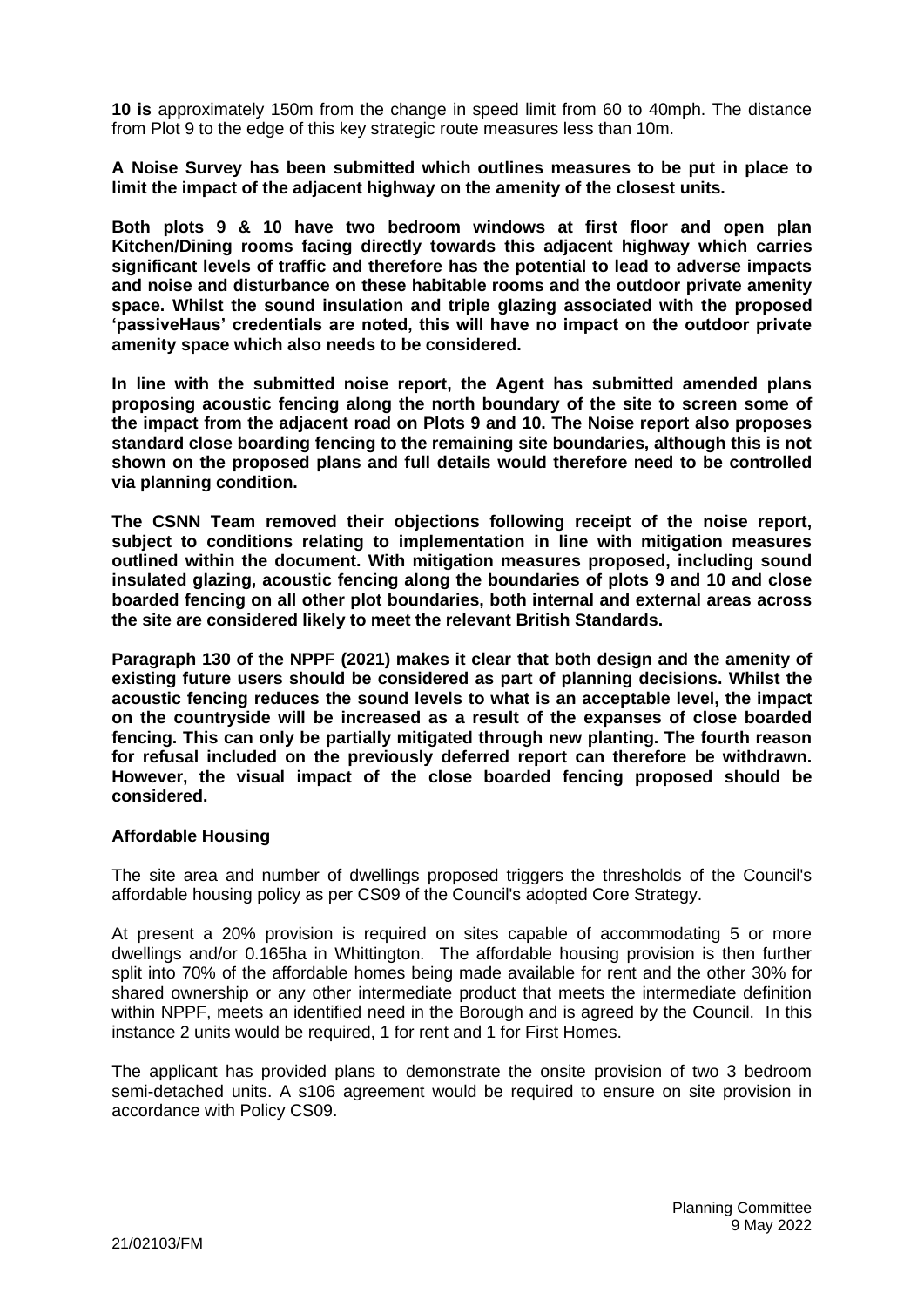### **Other material impacts:**

With 10 dwellings proposed, the application falls below the threshold to provide public open space. DM16 states that whilst there is no definitive figure for sites of this size, proposals should contain enough space to ensure a high standard layout and amenity and integrate houses into the surrounding landscape.

The application site is within the Impact Risk Zone for Boughton Fen SSSI. Natural England have stated no comments, with the proposal unlikely to lead to significant impacts on designated sites or landscapes. No evidence has been provided to suggest that there are protected species on or around the site and the proposal is considered unlikely to lead to any significant impact on protected species.

No drainage details have been included as part of this application. It is considered that these details could be conditioned.

### **Specific comments or issues:**

The agent notes extant consent for other residential development across Whittington in their supporting statement. The applications referred to each were considered to represent infilling of a continuously built-up frontage which, as outlined above, does not apply in this instance.

The supporting statement also notes that home working is increasingly common and therefore that the development could be sustainable despite the lack of services in the immediate vicinity. Whilst this is noted, the ability for residents to work from home is not considered to pose such significant benefits to warrant the approval of an application which is fundamentally contrary to the Borough Council's Local Plan.

An existing charcoal factory is located approximately 200m to the east of the application site and has been granted consent to extend under application ref 21/00794/FM. Consideration of the impact on neighbours took place in association as part of that decision and acoustic fencing on this nearby site will sufficiently limit any impact of this adjacent use on the properties proposed under this application.

Comments were received from the Historic Environment Service (HES) relating to the potential for archaeological remains to be present on site and a request for trial trenching was requested prior to the determination of this application. Whilst no such details have been provided, it is considered that pre-commencement conditions will suitably control the submission of additional details and the undertaking of archaeological investigations prior to the commencement of development on site. Subject to conditions, the application is therefore considered unlikely to lead to adverse impacts to heritage assets with archaeological significant and complies with Para 194 of the NPPF (2021) and Policies CS12 and DM15 of the Local Plan.

## **CONCLUSION**

**The National Planning Policy Framework sets out that all planning decisions should be made in accordance with the Development Plan unless material considerations suggest otherwise.** 

Policies CS01 and CS02 of the King's Lynn and West Norfolk Local Development Framework Core Strategy 2011 (CS) set out the overarching approach to the location of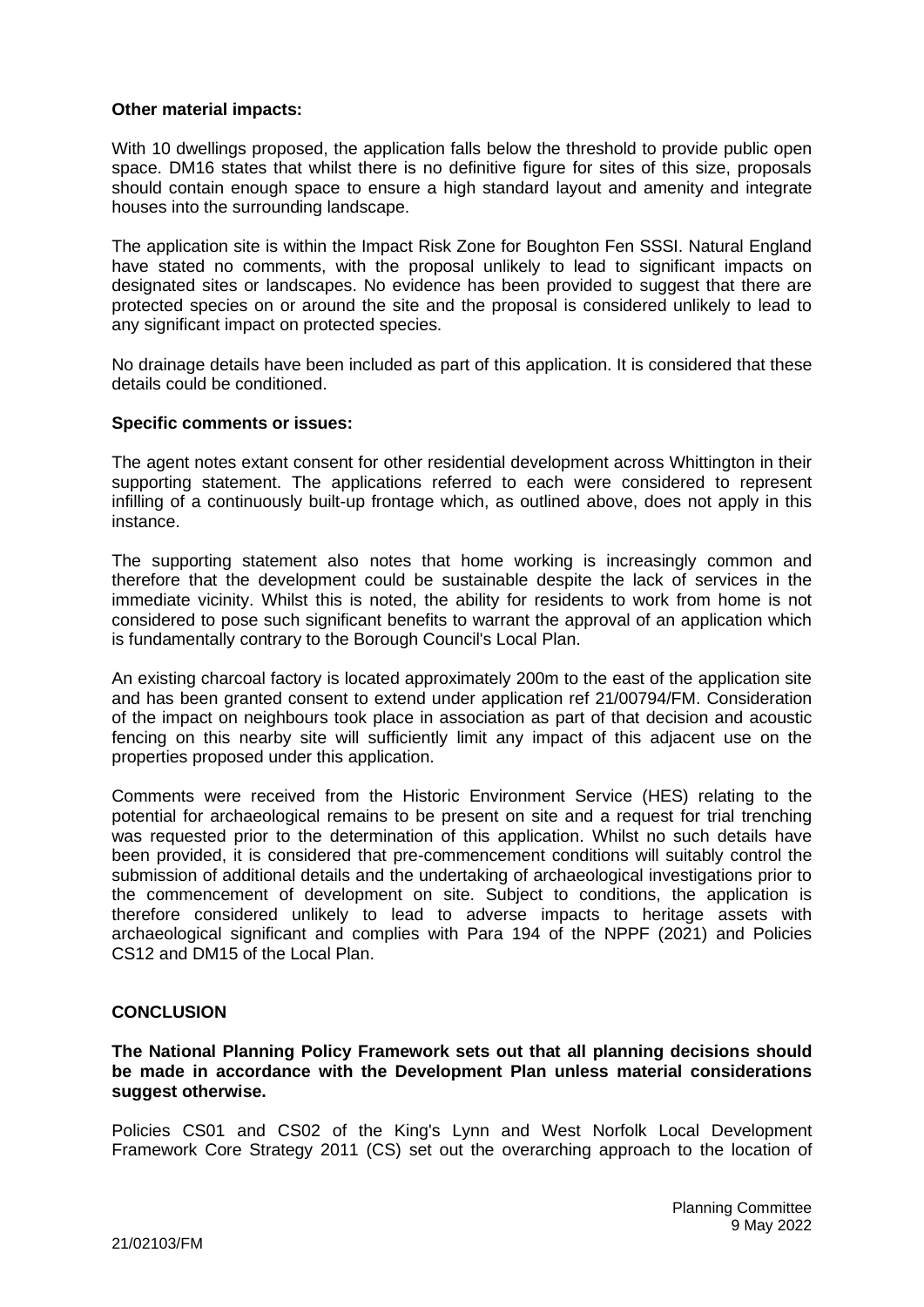development in the Borough. Together they seek to direct development to the most accessible locations while preventing the encroachment of development into the countryside.

Policy DM3 of the SADMPP (2016) supports the construction of new dwellings in Smaller Villages and Hamlets where the proposal meets the definition of infill development. As development in depth, to the rear of existing frontage dwellings and with open land to both the east and west, the proposal is not considered to comprise the infilling of a small gap in an otherwise continuously built-up frontage.

The principle of development on site is contrary to Policies DM2 and DM3 of the Local Plan and no justification has been provided which outweighs this conflict.

**Amended plans received throughout the course of this application have resolved the highway safety concerns raised by the Local Highway Authority who raise no objection subject to conditions relating to the laying out of roads/footways and the provision of off site highway improvement works. Safe access can therefore be provided in accordance with Policies CS08, CS11 and DM15 of the development plan. This overcomes the third reason for refusal on the previous application.**

**Noise mitigation measures in the form of acoustic fencing around Plots 9 and 10 have been put forward to limit the noise and disturbance impacts of the adjacent traffic on the future occupiers of these units, in line with the recommendations of the noise survey provided. The sound insulation and triple glazing associated with the proposed 'passiveHaus' construction will reduce the internal noise impact. However, members should consider the overall impact of the siting and design of the dwellings proposed and the associated urbanising impact on the countryside as well as whether the overall scheme represents a good standard of design and provides a good standard of amenity for future occupiers in line with Paragraph 130(f) of the NPPF (2021) and Policy DM15 of the SADMPP (2016).**

**Overall, the proposal constitutes the construction of 10 new dwellings, as part of an open market estate development, on land which is considered to be within the wider countryside without justification and therefore contrary to both the NPPF and the Development Plan. Whilst the small section of planting proposed along the north boundary is noted and could be controlled via condition, the visual impact of the development in depth is considered likely to give rise to adverse urbanising impacts on the intrinsic character and beauty of the countryside and is considered contrary to Policies CS02, CS06 and CS08 of the Core Strategy (2011) and Policy DM15 of the SADMPP (2016).**

The application is therefore recommended for refusal for the following reasons.

## **RECOMMENDATION:**

**REFUSE** for the following reason(s):

1 The application site is located on the outskirts of Whittington which is categorised as a Smaller Village and Hamlet in CS02 of the Core Strategy (2011) and the entire settlement is therefore subject to countryside protection policies. By reason of the site's location, to the rear of frontage dwellings and therefore not meeting the definition of a small gap in an otherwise continuously built up frontage, the proposal fails to comply with Policy DM3 of the SADMPP (2016). No additional justification has been provided and the application therefore comprises urban encroachment into an area of land defined as countryside and would be considered contrary to Paragraph 79 of the NPPF